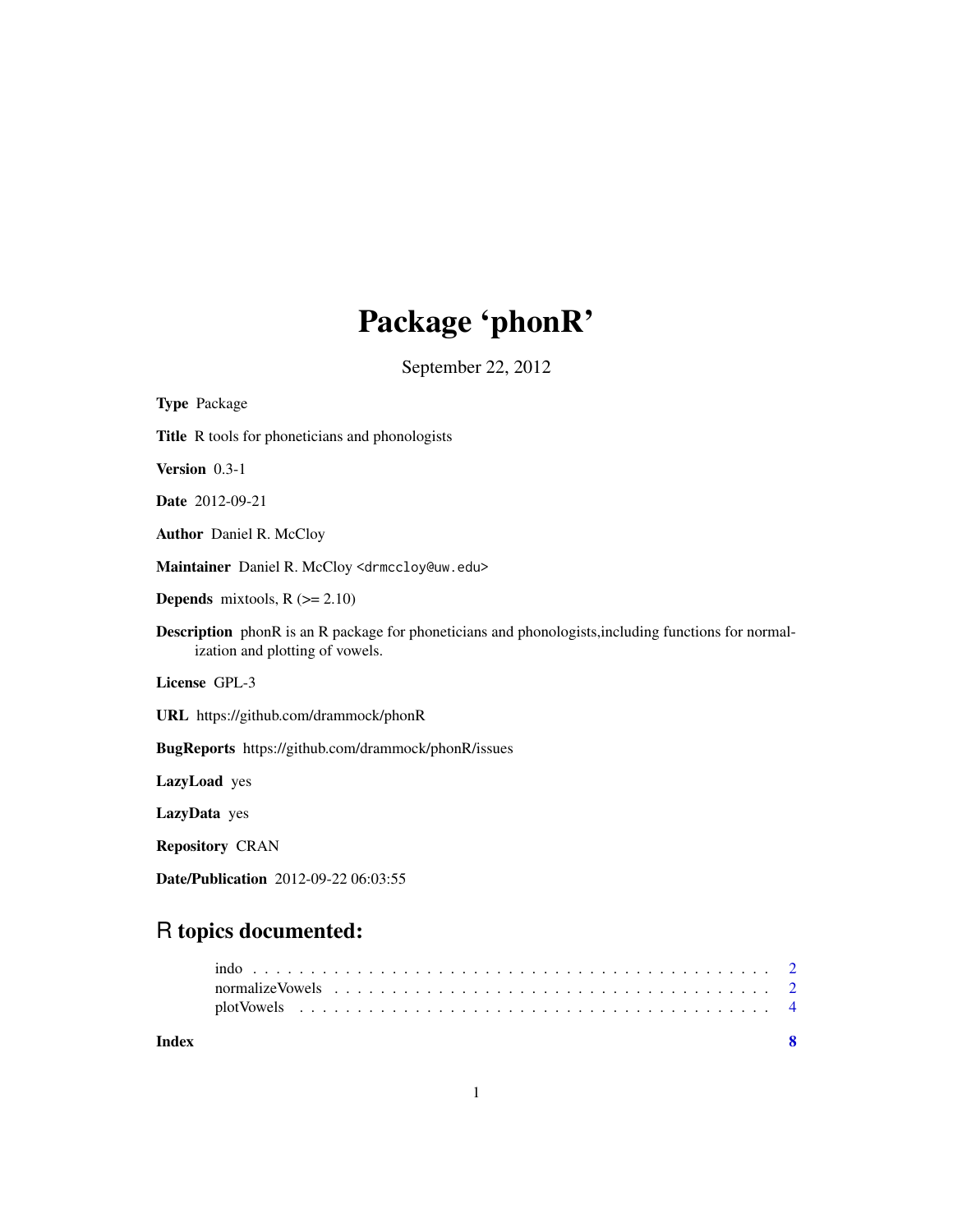<span id="page-1-0"></span>

#### Description

This data set gives F1 and F2 values for five vowels of Standard Indonesian, as spoken by eight speakers (4 male, 4 female), measured from wordlist recordings.

# Usage

indo

# Format

A data frame of 1725 rows, with columns "subj", "gender", "vowel", "f1", and "f2".

<span id="page-1-1"></span>

| normalizeVowels | Normalize formant values using a variety of algorithms |
|-----------------|--------------------------------------------------------|
|                 |                                                        |

#### Description

Transforms vowel formant data measured in Hertz using one of several normalization schemes commonly used in phonetic and sociolinguistic research. Returns an n-by-m matrix of n data points by m formants in ascending order, with fundamental frequency first (if present), except for method "wattfabricius" which only and always returns F1 and F2, regardless of whether f0 and F3 were supplied.

#### Usage

```
normalizeVowels(method, f0=NULL, f1=NULL, f2=NULL, f3=NULL,
vowel=NULL, grouping.factor=NULL)
```
# Arguments

| method         | Normalization method to use. Possible values are "none", "bark", "mel", "erb",<br>"log", "z" "zscore" "ztransform" "lobanov", "logmean" "nearey1", "nearey2",<br>"s" "scentroid" "wattfabricius". |
|----------------|---------------------------------------------------------------------------------------------------------------------------------------------------------------------------------------------------|
| $f_{0}$        | Vector of f0 (fundamental frequency) values. Required for method "nearey2".                                                                                                                       |
| f1             | Vector of F1 (first formant) values. Required for methods "nearey2", "wattfabri-<br>cius".                                                                                                        |
| f <sub>2</sub> | Vector of F2 (second formant) values. Required for methods "nearey2", "wat-<br>tfabricius".                                                                                                       |
| f3             | Vector of F3 (third formant) values. Required for method "nearey2".                                                                                                                               |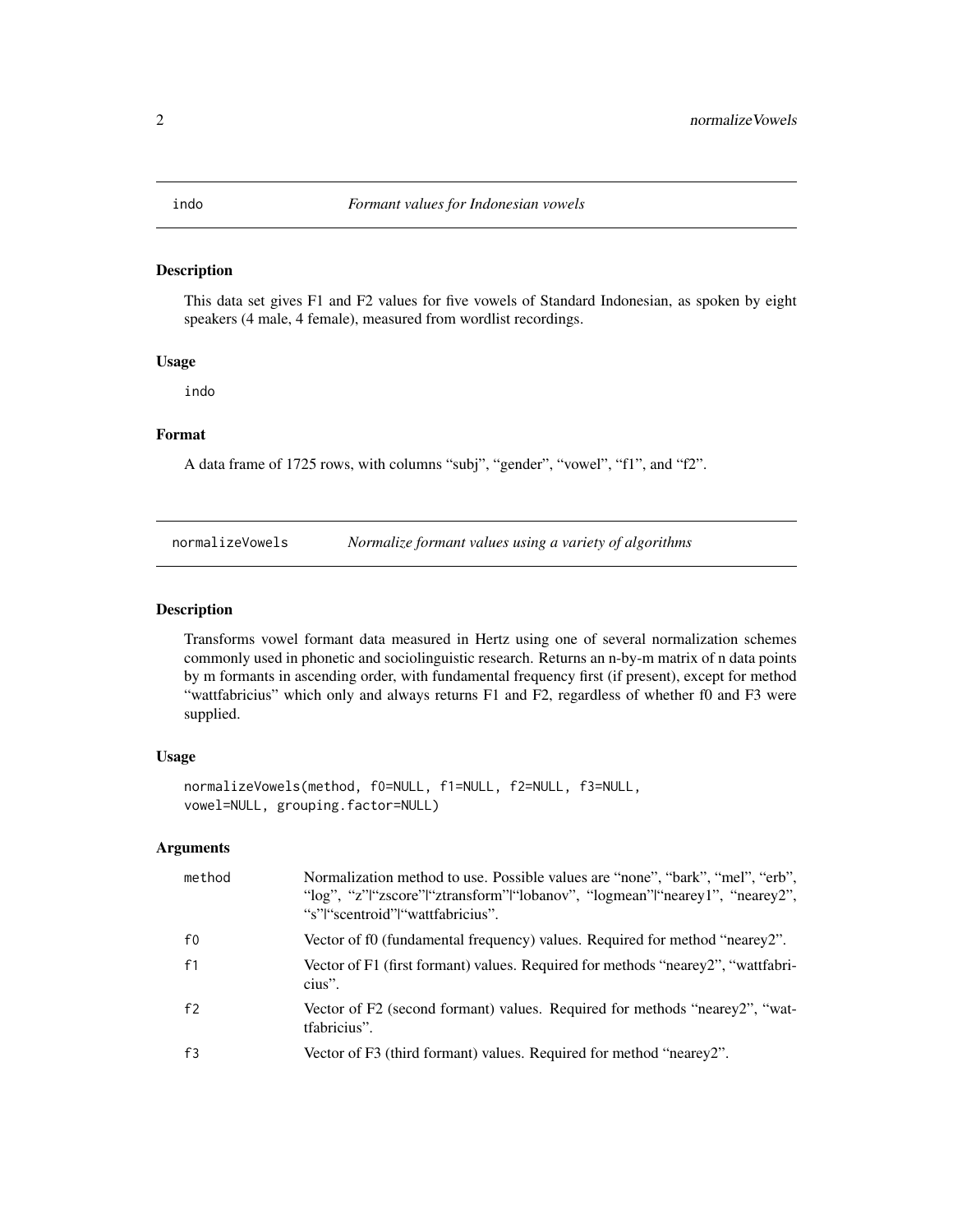#### <span id="page-2-0"></span>normalizeVowels 3

vowel Vector of vowel symbols. Required for method "wattfabricius", ignored for all other methods.

grouping.factor

Vector of grouping factor values. If supplied, used to calculate group-intrinsic normalizations for methods "lobanov", "nearey1", "nearey2", and "wattfabricius".

#### Author(s)

McCloy, Daniel <drmccloy@uw.edu>

#### References

Glasberg, B. R., & Moore, B. C. J. 1990 "Derivation of auditory filter shapes from notchednoise data." *Hearing Research*, 47(1-2), 103-138. [http://dx.doi.org/10.1016/0378-5955\(90\)](http://dx.doi.org/10.1016/0378-5955(90)90170-T) [90170-T](http://dx.doi.org/10.1016/0378-5955(90)90170-T)

Lobanov, B. M. 1971 "Classification of Russian vowels spoken by different speakers." *The Journal of the Acoustical Society of America*, 49(2), 606-608. <http://dx.doi.org/10.1121/1.1912396>

McCloy, D. R. 2012 "Normalizing and plotting vowels with the phonR package." *Technical Reports of the UW Linguistic Phonetics Laboratory*. [http://depts.washington.edu/phonlab/pubs/](http://depts.washington.edu/phonlab/pubs/McCloy2012_phonR.pdf) [McCloy2012\\_phonR.pdf](http://depts.washington.edu/phonlab/pubs/McCloy2012_phonR.pdf)

Nearey, T. M. 1978 "Phonetic feature systems for vowels" (Doctoral dissertation, University of Alberta). Reprinted by the Indiana University Linguistics Club. [http://www.ualberta.ca/~tnearey](http://www.ualberta.ca/~tnearey/Nearey1978_compressed.pdf)/ [Nearey1978\\_compressed.pdf](http://www.ualberta.ca/~tnearey/Nearey1978_compressed.pdf)

Stevens, S. S., & Volkmann, J. 1940 "The relation of pitch to frequency: A revised scale." *The American Journal of Psychology*, 53(3), pp. 329-353.

Traunmuller, H. 1990 "Analytical expressions for the tonotopic sensory scale." *The Journal of the Acoustical Society of America*, 88(1), 97-100. <http://dx.doi.org/10.1121/1.399849>

Watt, D., & Fabricius, A. H. 2002 "Evaluation of a technique for improving the mapping of multiple speakers' vowel spaces in the F1 ~ F2 plane." *Leeds Working Papers in Linguistics and Phonetics*, 9, 159-173.

Zwicker, E., & Terhardt, E. 1980 "Analytical expressions for critical-band rate and critical bandwidth as a function of frequency." *The Journal of the Acoustical Society of America*, 68(5), 1523- 1525. <http://dx.doi.org/10.1121/1.385079>

#### See Also

#### [plotVowels](#page-3-1)

#### Examples

```
data(indoVowelData)
bark <- normalizeVowels('bark', f1=indo$f1, f2=indo$f2)
wattfab <- normalizeVowels('wattfabricius', f1=indo$f1, f2=indo$f2,
          vowel=indo$vowel, grouping.factor=indo$subj)
```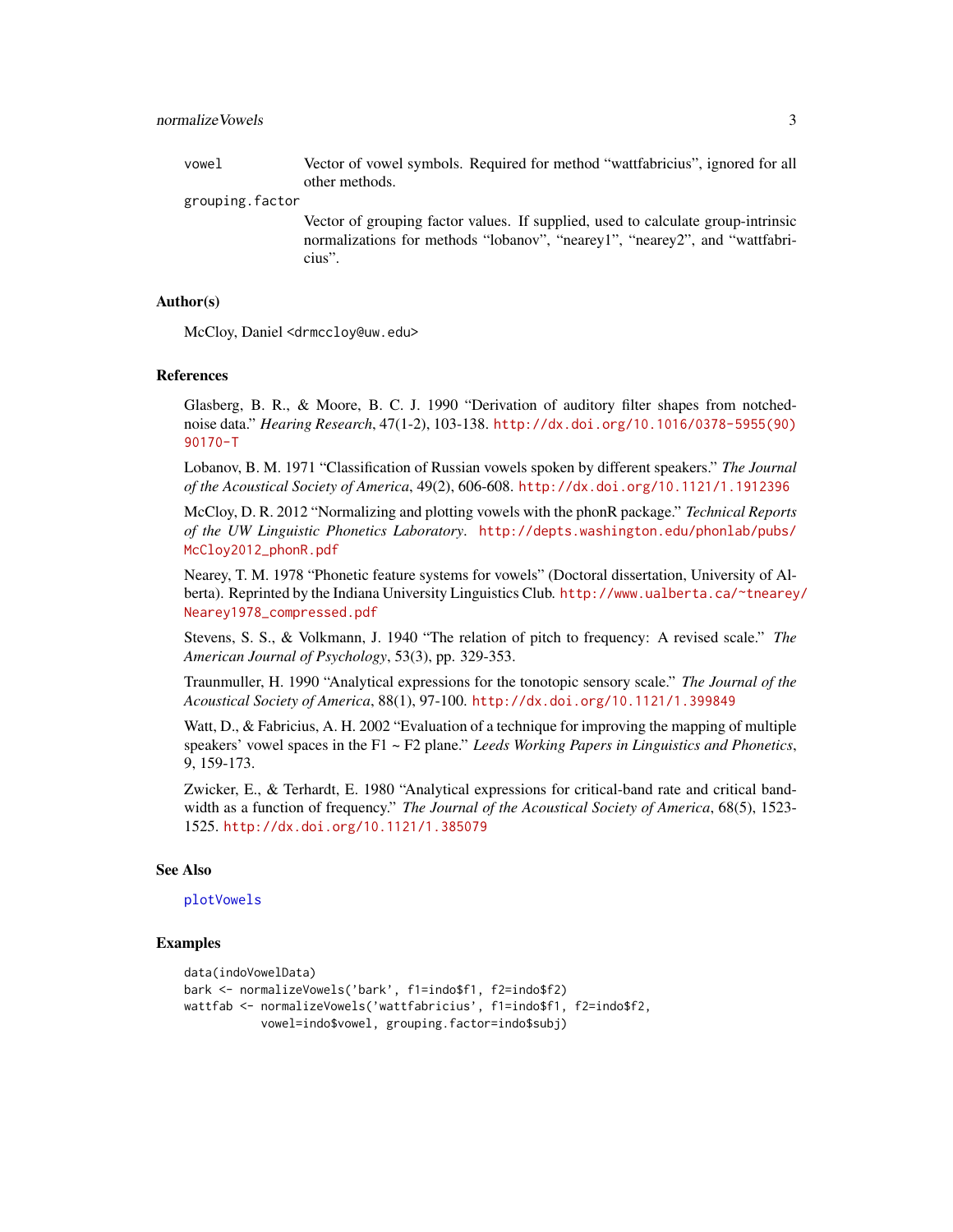# Description

Generates high-quality plots of provided formant values using either the default onscreen device (X11, Quartz, or Win32) or direct-to-file using R base graphics functions (PDF, SVG, JPG, PNG, TIFF, or BMP). Can also normalize values on-the-fly before plotting, through a call to normalizeVowels.

#### Usage

```
plotVowels(data=NULL, vowel=NULL, f1=NULL, f2=NULL, f3=NULL, f0=NULL,
grouping.factor=NULL, norm.method='none', match.unit=TRUE,
match.axes='absolute', points='text', means='text', points.alpha=0.5,
means.alpha=1, points.cex=0.6, means.cex=1.2, ignore.hidden=TRUE,
ellipses=TRUE, ellipse.alpha=0.3173, polygon=TRUE, poly.order=NULL,
poly.include=NULL, single.plot=TRUE, titles='auto', axis.titles='auto',
axis.cex=0.8, garnish.col='#666666FF', grayscale=FALSE,
vary.colors=!grayscale, vary.shapes=grayscale, vary.lines=grayscale,
legend=single.plot, output='screen', family='', pointsize=12,
units='in', width=6.5, height=6.5, res=72, asp=NULL)
```
#### Arguments

| data            | Optional data frame containing the values to be plotted. If data is specified, the<br>values of f0, f1, f2, f3, vowel, and grouping. factor should be enclosed in<br>quotes and should reference column names in data. |
|-----------------|------------------------------------------------------------------------------------------------------------------------------------------------------------------------------------------------------------------------|
| vowel           | Vector (or column name in data) of vowel symbols. If data is specified and<br>vowel is NULL, it looks for a column in data called "vowel". If data and<br>vowel are both NULL, it looks for an object named vowel.     |
| f1              | Vector (or column name in data) of F1 values. If data is specified and f1 is<br>NULL, it looks for a column in data called "f1". If data and f1 are both NULL,<br>it looks for an object named f1.                     |
| f2              | Vector (or column name in data) of F2 values. If data is specified and f2 is<br>NULL, it looks for a column in data called "f2". If data and f2 are both NULL,<br>it looks for an object named f2.                     |
| f3              | Vector (or column name in data) of F3 values (required for normalization method<br>"nearey2").                                                                                                                         |
| f0              | Vector (or column name in data) of f0 values (required for normalization method<br>"nearey2").                                                                                                                         |
| grouping.factor |                                                                                                                                                                                                                        |
|                 | Vector (or column from data) of grouping factor values. Allows for plotting data<br>by color/shape/linestyle (if single.plot is TRUE), or separating to individual<br>plots (if single.plot is FALSE).                 |

<span id="page-3-0"></span>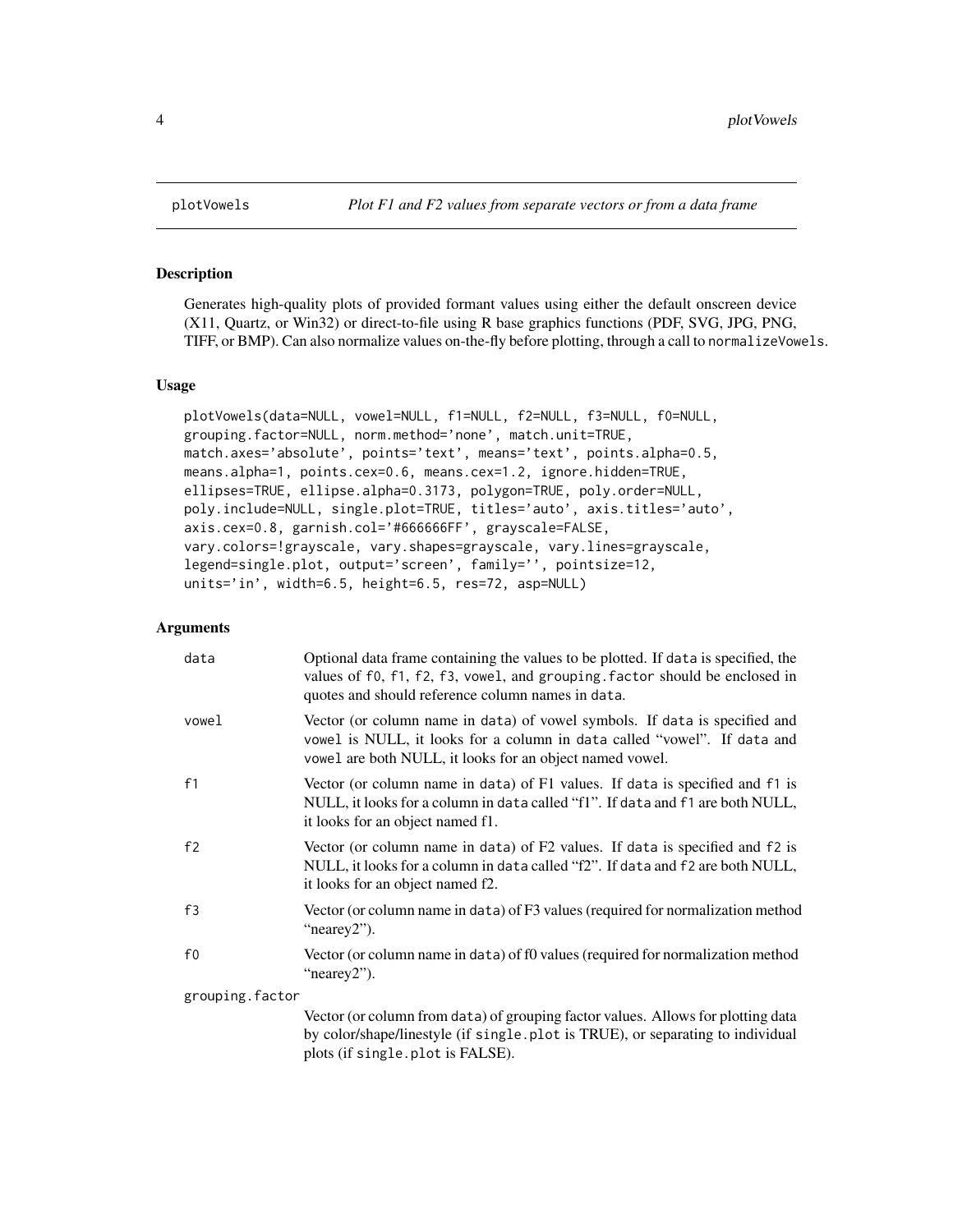| norm.method   | Normalization method to use to transform data before plotting. Possible values<br>are "none", "bark", "mel", "erb", "log", "z"l"zscore" "ztransform" "lobanov",<br>"logmean" "nearey1", "nearey2", "s" "scentroid" "wattfabricius".                                                                                                             |
|---------------|-------------------------------------------------------------------------------------------------------------------------------------------------------------------------------------------------------------------------------------------------------------------------------------------------------------------------------------------------|
| match.unit    | If TRUE (and norm.method is not "none"), axis tickmarks will be in the nor-<br>malized unit. If FALSE (and norm.method is not "none"), axis tickmark values<br>will be in Hertz, with tickmark locations scaled according to the chosen normal-<br>ization method.                                                                              |
| match.axes    | If "absolute", all plots have same bounds. If "relative", all plots span the same<br>range, but may have different endpoints. If "none", extrema are calculated sep-<br>arately for each plot. Ignored (coerced to "absolute") if single.plot is TRUE.                                                                                          |
| points        | If "text", plots vowel tokens with the character string given in vowel. If "shape",<br>plots vowel tokens as geometric shapes. If "none", omits plotting the vowel<br>tokens.                                                                                                                                                                   |
| means         | If "text", plots vowel means with the character string given in vowel. If "shape",<br>plots vowel means as geometric shapes. If "none", omits plotting the vowel<br>means.                                                                                                                                                                      |
| points.alpha  | Opacity of individual vowel points (permissible values between 0 and 1 inclu-<br>sive.)                                                                                                                                                                                                                                                         |
| means.alpha   | Opacity of vowel means (permissible values between 0 and 1 inclusive.)                                                                                                                                                                                                                                                                          |
| points.cex    | Size of individual vowel points relative to point size.                                                                                                                                                                                                                                                                                         |
| means.cex     | Size of vowel means relative to point size.                                                                                                                                                                                                                                                                                                     |
| ignore.hidden | If TRUE and if points is "none", plotting dimensions are calculated based only<br>on means, (or ellipses, if present).                                                                                                                                                                                                                          |
| ellipses      | If TRUE, plot an ellipse around each vowel mean tracing an equidensity contour<br>of the bivariate normal distribution.                                                                                                                                                                                                                         |
| ellipse.alpha | Size of the ellipse $[0,1]$ expressed as an alpha-level (i.e., 0.05 gives a 95% con-<br>fidence ellipse). Defaults to alpha level of 0.3173 (an ellipse encompassing<br>68.27% of the data points, equivalent to plus-or-minus 1 standard deviation).<br>Note that because this is an alpha level, HIGHER numbers give SMALLER<br>ellipses.     |
| polygon       | If TRUE, draw a series of line segments connecting the vowel means, in the<br>order given by poly.order.                                                                                                                                                                                                                                        |
| poly.order    | Vector of strings determining the order in which connecting lines are drawn for<br>the vowel polygon. Should match the levels of the factor vowel. If there are<br>values of vowel not included in poly. order, the function will do its best to<br>recognize them and put them in a sensible order but polygon drawing results<br>may be ugly. |
| poly.include  | Indicates how many of the vowels in poly. order should be connected into a<br>polygon. To exclude vowels from the polygon drawing, put them at the end of<br>poly.order and provide a value for poly.include shorter than the length of<br>poly.order.                                                                                          |
| single.plot   | If TRUE, plot each value of the grouping factor on the same graph. If FALSE<br>and output is "screen", result is an on-screen lattice plot. If FALSE and output<br>is "pdf" or "jpg", result is a collection of separate PDF or JPG files (one per level<br>of grouping. factor).                                                               |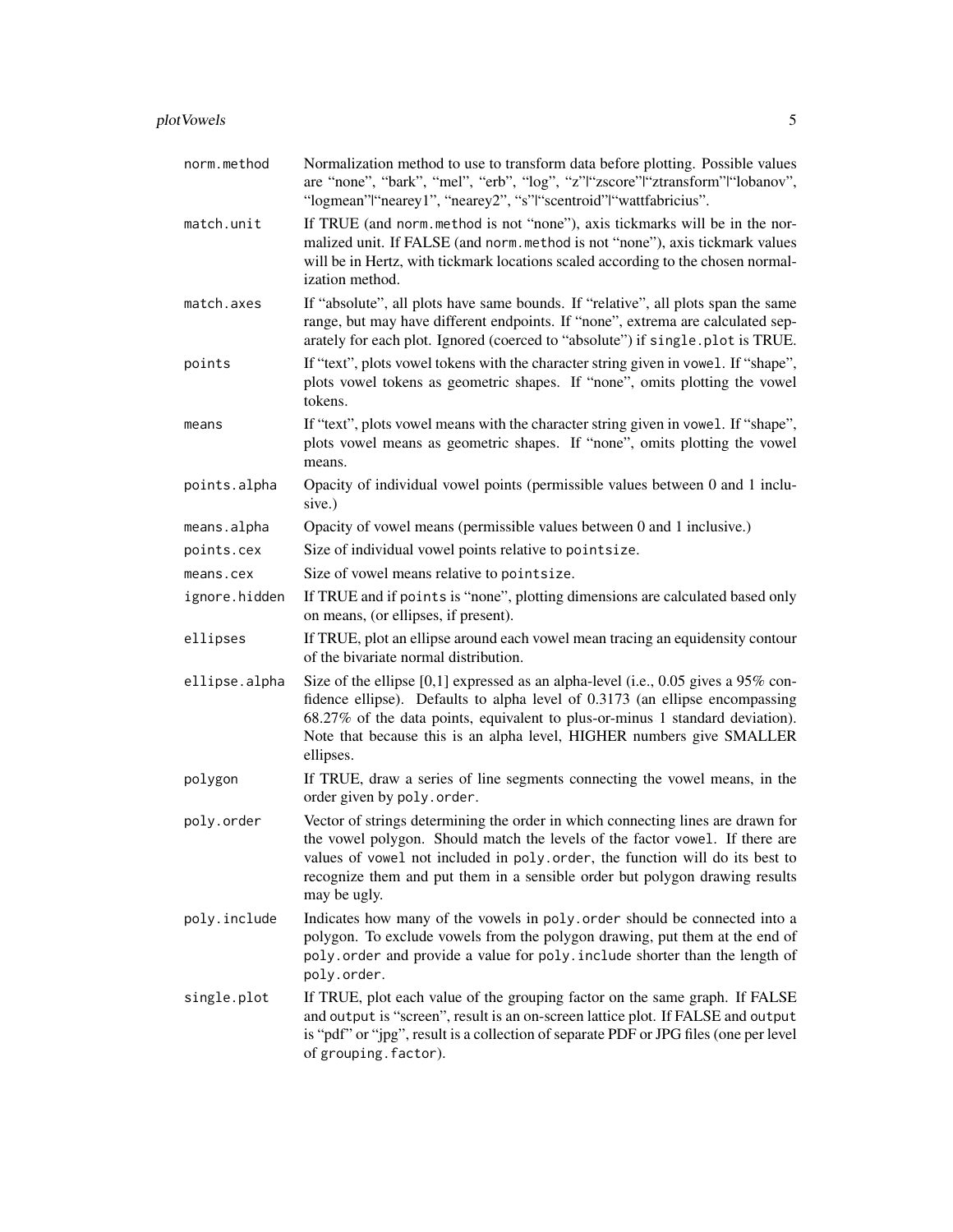| titles      | If "auto", will auto-generate titles based on grouping. factor. If "none", titles<br>are omitted. Also accepts a single string (all titles will be the same), or a vector<br>of strings that matches the number of levels in grouping. factor.                                                                                                                                                                                                                             |
|-------------|----------------------------------------------------------------------------------------------------------------------------------------------------------------------------------------------------------------------------------------------------------------------------------------------------------------------------------------------------------------------------------------------------------------------------------------------------------------------------|
| axis.titles | If "auto", will auto-generate axis labels based on norm.method. Also accepts<br>a two-element vector of strings (useful for cases where the F1 and F2 values<br>passed to the function have already been normalized). Order of elements is F2<br>(horizontal) label before F1 (vertical) label.                                                                                                                                                                            |
| axis.cex    | Size of the axis numbers relative to point size.                                                                                                                                                                                                                                                                                                                                                                                                                           |
| garnish.col | Color for the axis lines, ticks, numbers, and labels.                                                                                                                                                                                                                                                                                                                                                                                                                      |
| grayscale   | If TRUE, plot without color. Note that if grayscale is FALSE, graphs may still<br>come out colorless if uniform. style is TRUE and there is only one group on<br>the graph, because the first color plotted defaults to black.                                                                                                                                                                                                                                             |
| vary.colors | If TRUE, vary token and mean colors by group. Defaults to the opposite value as<br>grayscale. If both grayscale and vary. colors are TRUE, colors are shades<br>of gray varying in equal luminance steps.                                                                                                                                                                                                                                                                  |
| vary.shapes | If TRUE, vary token and mean shapes by group (when either points or means<br>has the value "shape"). Defaults to same value as grayscale. Ignored if<br>uniform.style is TRUE.                                                                                                                                                                                                                                                                                             |
| vary.lines  | If TRUE, vary line style by group (when ellipses or polygon are TRUE).<br>Defaults to same value as grayscale. Ignored if uniform. style is TRUE.                                                                                                                                                                                                                                                                                                                          |
| legend      | If TRUE, prints a legend in the lower left corner of the graph. Also accepts<br>the standard keyword values for the base graphics legend() command ("top",<br>"topright", "right", "bottomright", "bottom", "bottomleft", "left", "topleft", "cen-<br>$ter$ ").                                                                                                                                                                                                            |
| output      | Possible values are "screen", "pdf", "svg", "jpg", "tif", "png", "bmp".                                                                                                                                                                                                                                                                                                                                                                                                    |
| family      | Character string indicating the name of the font family to use for all text in the<br>plot. If points='text' or means='text' and vowels includes non-ASCII uni-<br>code IPA symbols, be sure to specify a font that has glyphs at those codepoints.<br>Note that font specification may fail if plotting to screen and then saving as PDF<br>or Postscript from the onscreen plot window menu. To ensure PDF font fidelity,<br>run plotVowels() with output='pdf' instead. |
| pointsize   | Base size of font used for plotting.                                                                                                                                                                                                                                                                                                                                                                                                                                       |
| units       | Unit of plot dimensions: "in", "cm", "mm", or "px". Ignored when output is<br>"screen".                                                                                                                                                                                                                                                                                                                                                                                    |
| width       | Width of the plot. Ignored when output is "screen".                                                                                                                                                                                                                                                                                                                                                                                                                        |
| height      | Height of the plot. Ignored when output is "screen".                                                                                                                                                                                                                                                                                                                                                                                                                       |
| res         | Resolution of output in dots-per-inch. Ignored for screen or vector output for-<br>mats (pdf, svg), defaults to 72dpi for raster formats.                                                                                                                                                                                                                                                                                                                                  |
| asp         | Aspect ratio for plot area. Default is NULL, which changes the aspect ratio to<br>maximize use of the available plot area; if specified, must be a positive numeric<br>value.                                                                                                                                                                                                                                                                                              |

# Author(s)

McCloy, Daniel <drmccloy@uw.edu>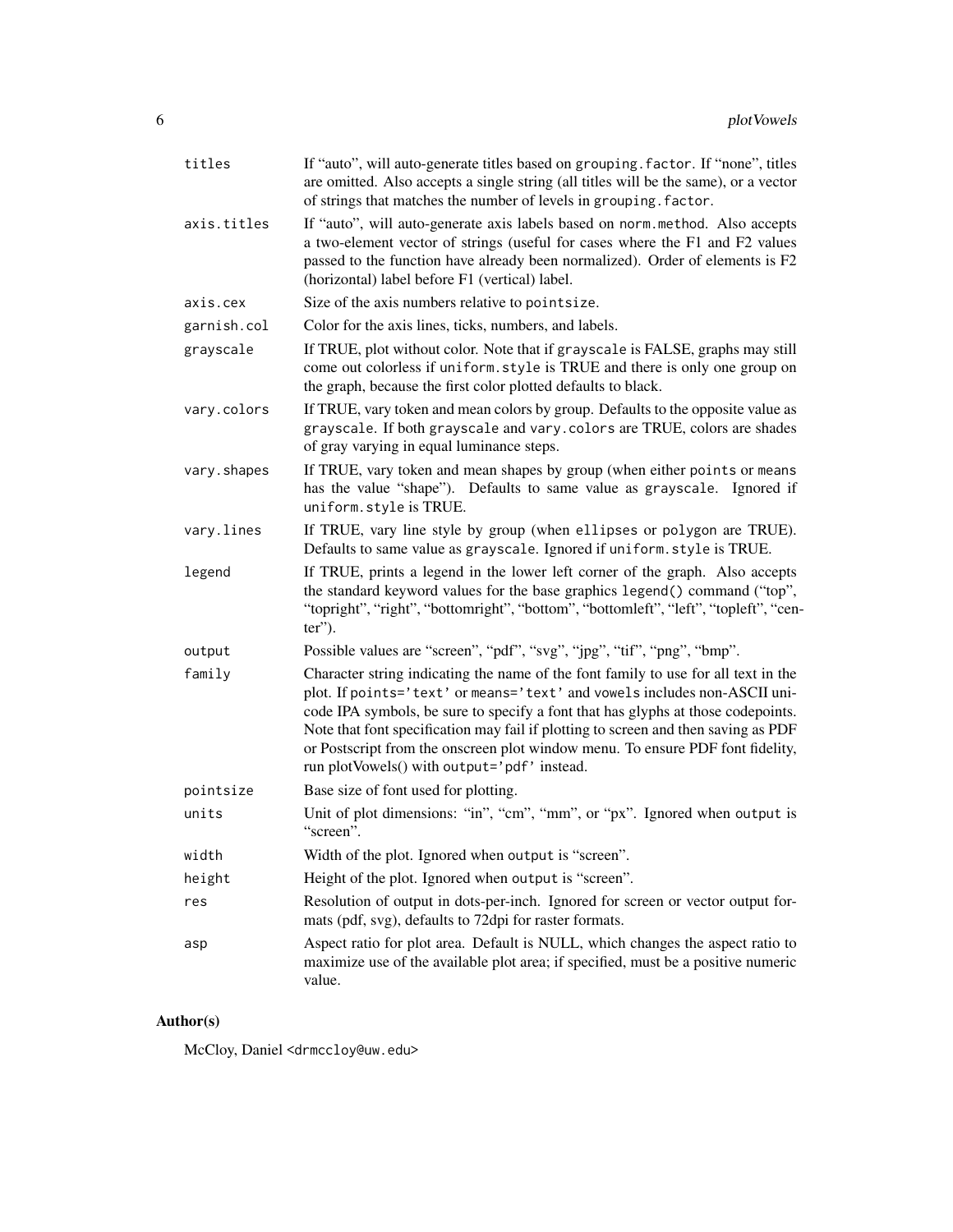# <span id="page-6-0"></span>plot Vowels 7

## References

McCloy, D. R. 2012 "Normalizing and plotting vowels with the phonR package." *Technical Reports of the UW Linguistic Phonetics Laboratory*. [http://depts.washington.edu/phonlab/pubs/](http://depts.washington.edu/phonlab/pubs/McCloy2012_phonR.pdf) [McCloy2012\\_phonR.pdf](http://depts.washington.edu/phonlab/pubs/McCloy2012_phonR.pdf)

#### See Also

[normalizeVowels](#page-1-1)

# Examples

```
data(indoVowelData)
plotVowels(vowel=indo$vowel, f1=indo$f1, f2=indo$f2, grouping.factor=
           indo$gender, norm.method='bark', match.unit=FALSE,
   poly.order=c('i','e','a','o','u'))
plotVowels(data=indo, grouping.factor='subj', single.plot=FALSE,
          match.axes='relative', points='none', means.cex=1.5,
   poly.order=c('i','e','a','o','u'))
```